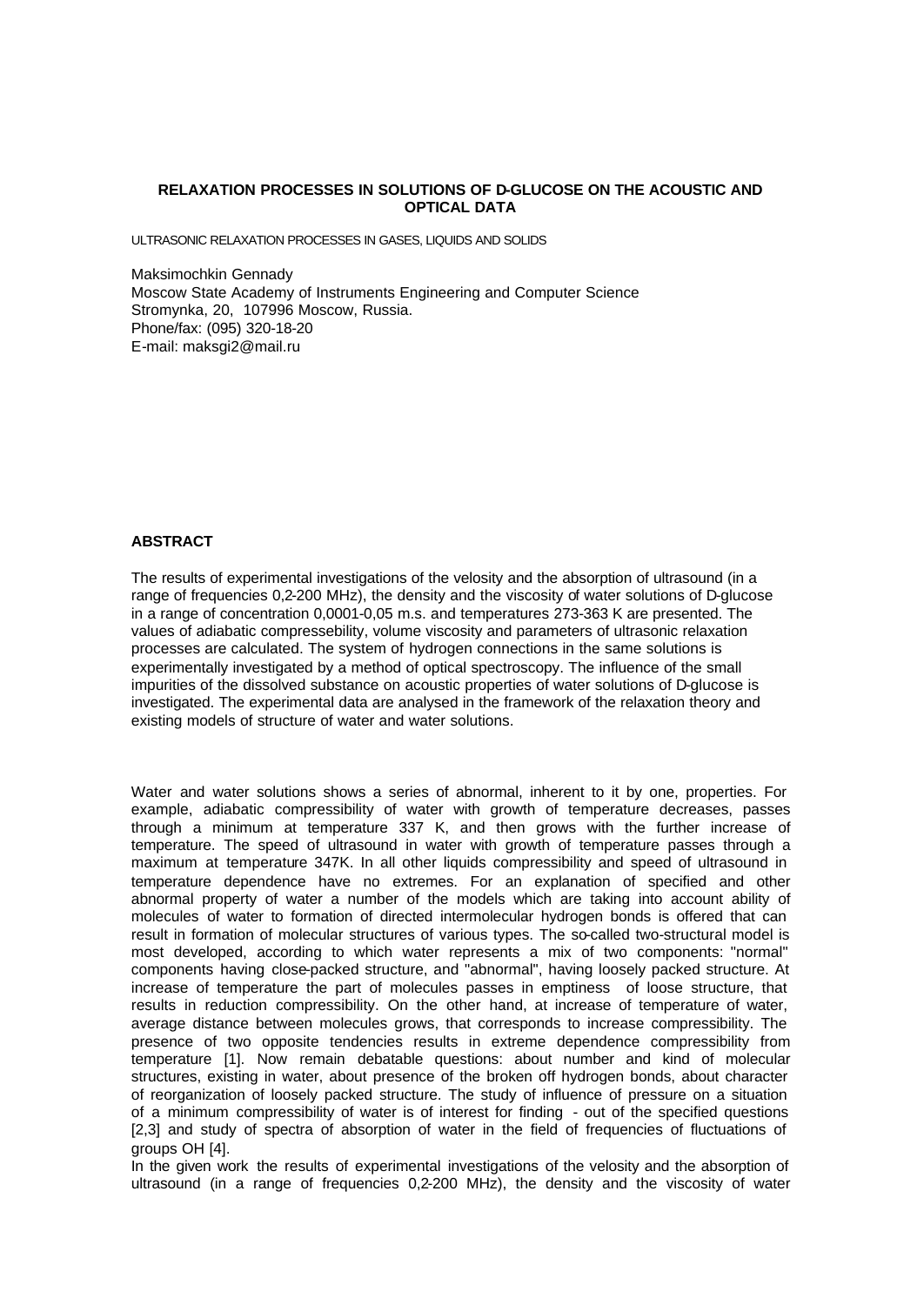solutions of D-glucose in a range of concentration 0,0001-0,05 m.s. and temperatures 273-363 K and pressure 0.1-180Mpa are presented. The values of adiabatic compressebility, volume viscosity and parameters of ultrasonic relaxation processes are calculated. The system of hydrogen connections in the same solutions is experimentally investigated by optical spectra of absorption of water in an interval of lengths of waves 650-810 nm The influence of the small impurities of the dissolved substance on acoustic properties of water solutions of Dglucose is investigated. The experimental data are analysed in the framework of the relaxation theory and existing models of structure of water and water solutions.



Fig. 1. Speed of ultrasound (a) and adiabatic compressibility (b) of water depending on temperature at pressure 0,1MPa and the same one at pressure 100MPa, accordingly (c) and (d).

The speed of ultrasound was measured by a impulse-phase method with an error about 0,01 %. The design of installation for measurement of speed of ultrasound and density at high pressure is described in work [5]. In a fig. 1 are shown speed of ultrasound (a) and adiabatic compressibility (b) of water depending on temperature at pressure 0,1 MPa and the same one at pressure 100 MPa, accordingly (c) and (d). Besides in a fig. 1a are shown known literary date [6] on speed of ultrasound in water at normal pressure. The divergences between our and literary data on speed of a sound do not exceed 0,02 %. The situation of a minimum compressibility in temperature dependence is displaced with growth of pressure from 337K at 0,1MPa up to 341K at 100 MPa. The situation of a maximum of speed of ultrasound under the same conditions is displaced from 347 up to 358 K. The measurements at other meanings of pressure in the investigated range result in the same law: to displacement extremes of speed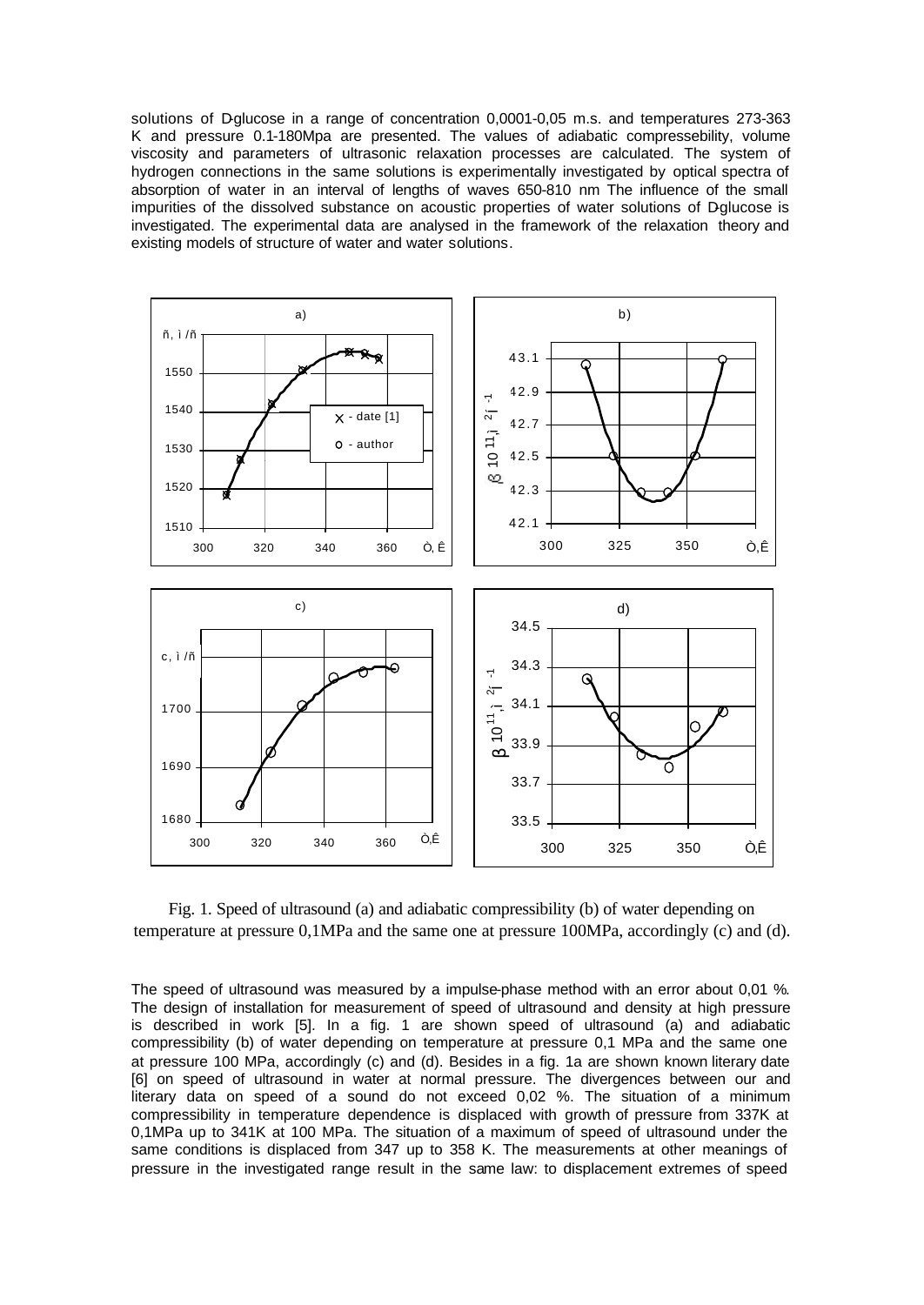and compressibility in the party of the large temperatures with growth of pressure. It specifies faster reduction compressibility "normal" components of water including close-packed structures, in comparison with compressibility "abnormal" loose components. The displacement of a minimum compressibility can be connected to growth of pressure in area of higher temperatures that with increase of pressure the average distances between molecules decrease. It complicates introduction of molecules in emptiness of loosely packed structures and the complete reorganization of loosely packed structures in close-packed a condition is finished at higher temperatures.

The reorganization of structure of water with growth of temperature is possible is to judged on optical spectral displays of groups OH. In spectra of absorption of solutions of water in infra-red





Fig. 2. Spectra of absorption of water in a range 650-810 nm at temperature 297 K (a) and 363 K (b)

area the following laws are revealed [4]. At small concentration of water in a solution, when the molecules of water practically are free from intermolecular association, in infrared spectra the strip of absorption on frequencies about  $v_1$ =3800 ñ<sup> $-1$ </sup> observed. that OH correspond was corresponds to frequencies of fluctuations of free groups, not connected by hydrogen bonds with the next molecules. With growth of concentration of water easing the specified strip was observed. At the same time, the absorption amplified in the field of frequencies about  $v_2$ =3300  $\tilde{n}$ <sup>-1</sup>. To these frequencies there correspond frequencies of fluctuations of groups ÎÍ, included in hydrogen bonds. Thus, the process of formation of a grid of intermolecular hydrogen bonds between molecules of water was observed. With increase of concentration of water in a solution the strip of absorption at  $v_1$ =3800 ñì $^{-1}$  vanished, that has resulted in the assumption that in water all groups ÎÍ are included in a grid of intermolecular hydrogen bonds, and broken off the hydrogen bonds are not present in general [7]. The assumption expressed that the current of water is carried out only at the expense of a bend of hydrogen bonds and is not accompanied by their break. Thus it is difficult to explain processes of transmitting movement demanding break of intermolecular hydrogen bonds. It is possible, that the rather small number of the broken off hydrogen bonds in water is not shown in infra-red area because of small accuracy of measurements. The study of a spectrum of

absorption of water in seen area of a spectrum on frequencies appropriate to harmonics of fluctuations of groups OH is of interest for finding - out of this question where the accuracy of measurements can be higher. In particular, it is possible to expect occurrence in a spectrum of water of strips of absorption appropriate to the third harmonics of fluctuations of groups OH, at  $4v_1$ =14400 ñì<sup>-1</sup> (658 nm) and  $4v_2$ =13200 ñì<sup>-1</sup> (758 nm).

We investigate optical spectra of absorption of water in a range of lengths of waves 650-810 nm and temperatures 293-363Ê. The experiments are executed on the spectral computer complex ÊÑÂÓ-23Ì. Length used optical cell made 100 mm. In a fig. 2 the dependence of factor of passage ( $\dot{O}$ ) of water from length of a wave  $\alpha$ ) is submitted at temperatures 297Ê (a) and 363Ê (b). Here strips of absorption close 658 and 758 nm, as expected, are visible. First of the specified strips of absorption can be referred to fluctuations of groups OH, free from hydrogen bonds. Thus assumption of existence in water of processes accompanying with break of hydrogen bonds, apparently, is fair. The strip of absorption at 758 nm undergoes significant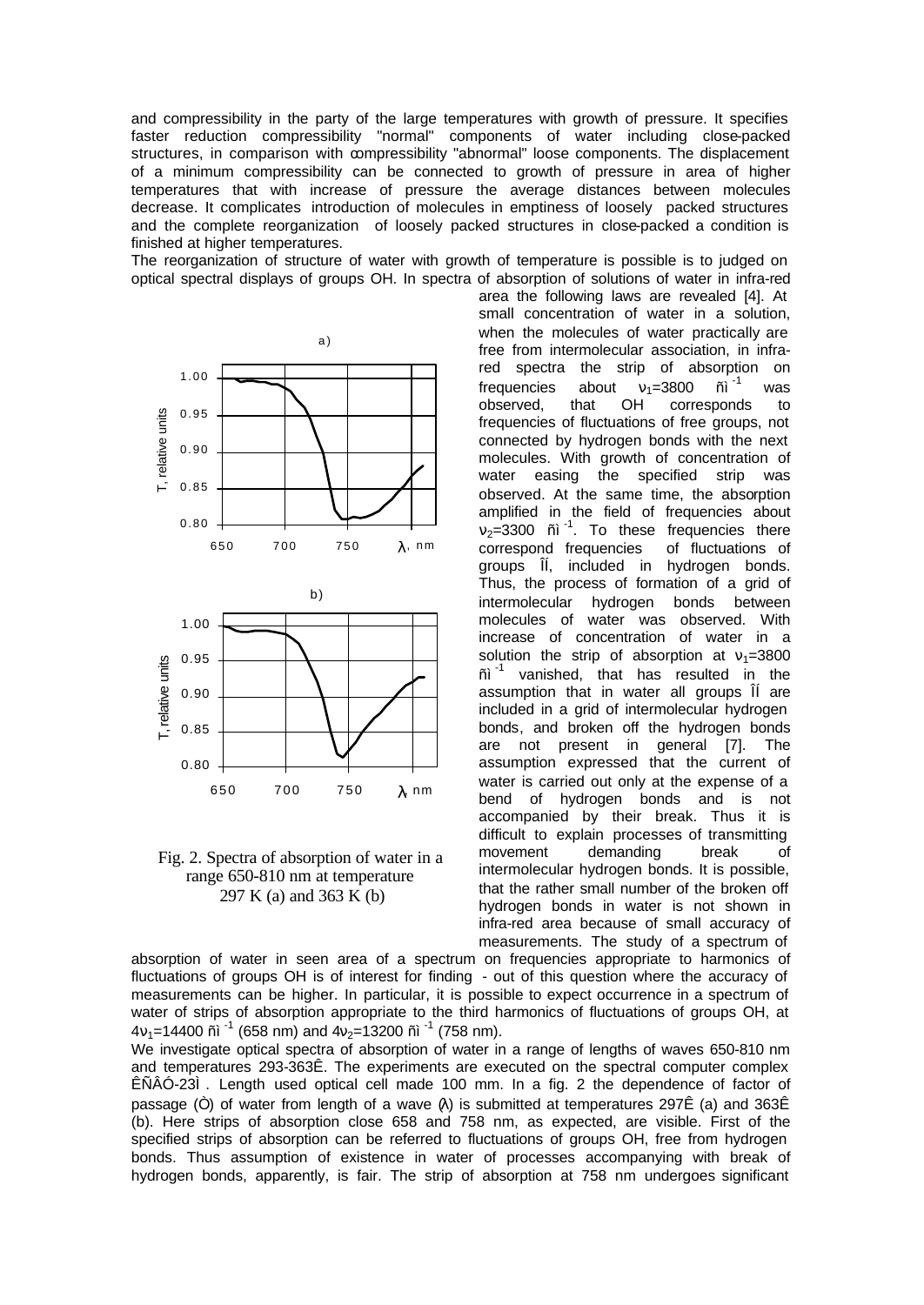

Fig.3. The Speed (a) and the Absorption (b) of ultrasound in solutions of D-glucose in the area of a small concentration. Frequency 2.715MHz. Temperature 346.8K

changes with growth of temperature, that is characteristic for hydrogen bonds. Thus, there are enough bases to attribute it to harmonics of fluctuations of groups OH, hydrogen bonds, included in a grid. Besides in the form of the given strip of absorption two components are looked through: first - at 745 nm, second - at 770nm. With growth of temperature the intensity of the first component practically does not vary, the intensity of the second component falls with growth of temperature. It is possible to assume, that spectral display of two groups of energetically not equivalent hydrogen bonds in this case takes place. The component of absorption at 745 nm can be related to close-packed structure of water, and component at 770 nm - to loosely packed structure of water.

Then the easing of absorption at 770 nm with growth of temperature can be examined as spectral display of reorganization of loosely packed structure of water accompanying by transition of molecules of water in emptiness and break of intermolecular hydrogen bonds. It will be coordinated to some increase of intensity of a strip of absorption at 665 nm with growth of temperature. It is more difficult to explain a constancy of absorption at 745 nm with growth of temperature; the reorganization of loosely packed structures in a close-packed condition, apparently, should result in increase of intensity of a strip of absorption connected with close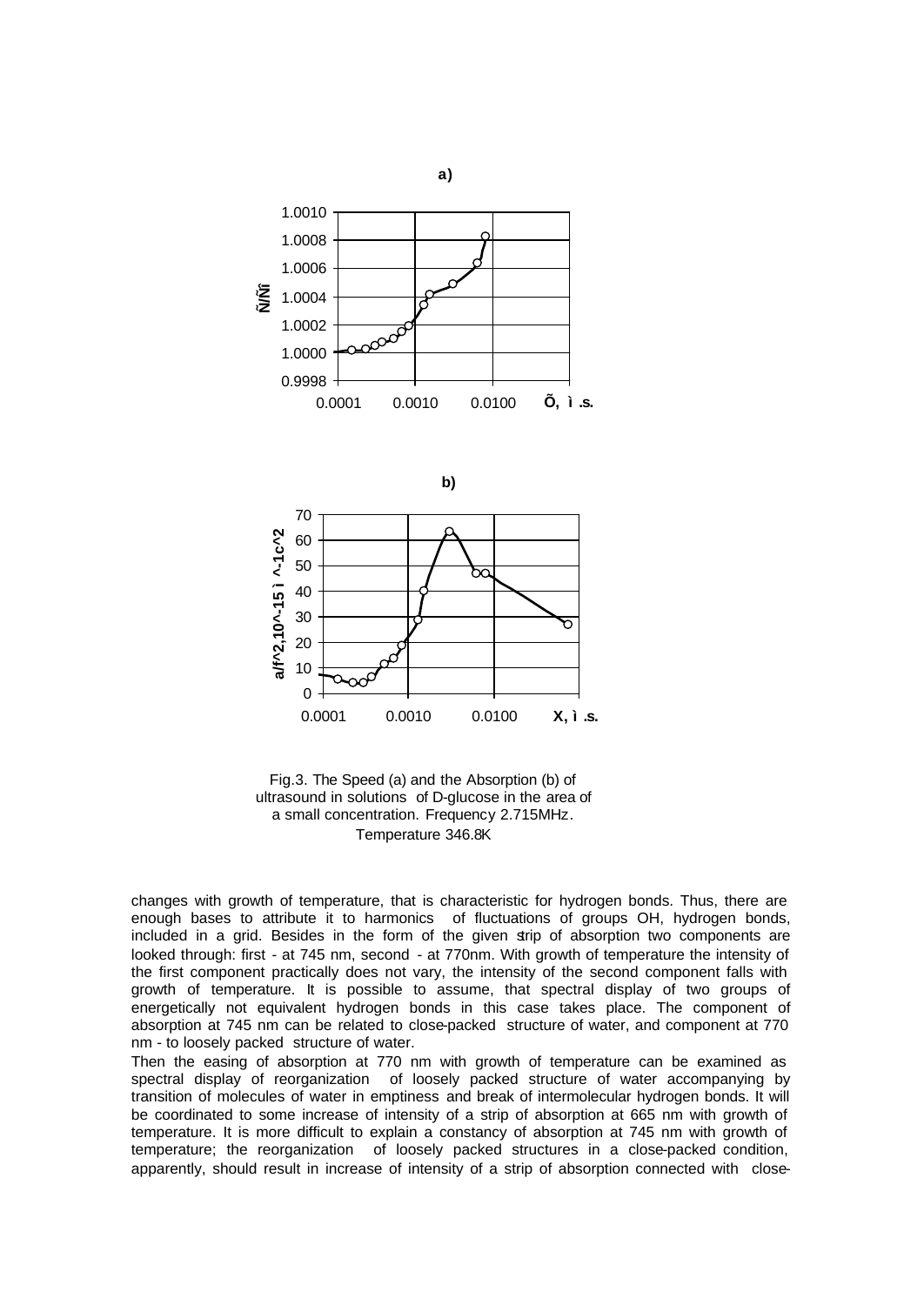packed structure. It is possible to assume, that the condition of a close-packed structure after reorganization not the same one to a condition of close-packed structure of water and part of the hydrogen bonds which have collapsed at reorganization of loosely packed structure, is not restored any more.

Thus, it is possible to present, that fast relaxation processes in water and water solutions, is especial at small concentration, are connected to break of hydrogen bonds forming loosely structures. It results in formation of known superfluous absorption of ultrasound in water with a wide spectrum of times of relaxation. At dissolution of glucose in water also it is necessary to expect primary destruction of loosely structures of water and reduction of an abnormal component of compressebility and acoustic properties of a solution.

On Fig.3 are submitted received by us experimentally given on to speed (Ñ) and absorption of ultrasound (a) in solutions of D-glucose in the area of a small concentration at frequency 2.715MHz and temperature 346.8K. Temperature is chosen in area of a maximum of speed for reduction of influence of temperature errors in measurements. Sensitivity of installation to relative changes of speed and the absorption of ultrasound in these measurements were supplied at a level 0,001 and 0,1 % accordingly. The measurements were carried out(spent) in the chamber with constant acoustic base by a method of a resonance. Length of acoustic base L=0,1 $i$ . Working frequency 2,715 $\tilde{A}$ ö. The duration of used pulses made about 100 L/C. Change of speed of a sound judged on displacement of frequency of the resonance arising at concurrence of phases of all reflected signals. Factor of absorption of ultrasound and its change were calculated on a exponential resonance signal. The concentration of a solution changed at constant temperature by addition of drops of a glucose solution with beforehand known concentration. The final meaning of concentration was defined by account.

As it is visible from fig3, the features in behaviour of speed and absorption of ultrasound are found out in the field of concentration 0.002-0.003 ì.ä. The break in dependence of speed on concentration and extreme behaviour of factor of absorption of ultrasound is observed. Such behaviour of acoustic parameters can be connected to formation of a liotropic liquid crystal phase in a solution. In this case formation micell can occur to participation mainly of molecules of water included in of loosely structure, with break of the appropriate intermolecular hydrogen bonds. It is impossible to exclude that variant, that the found out effect can be connected to dynamics of very fine gas inclusions in a solution.



Fig.4. Acoustic relaxation in the concentrated water solution of D-glucose. Concentration 0.075 m.s. Temperature 286.6Ê